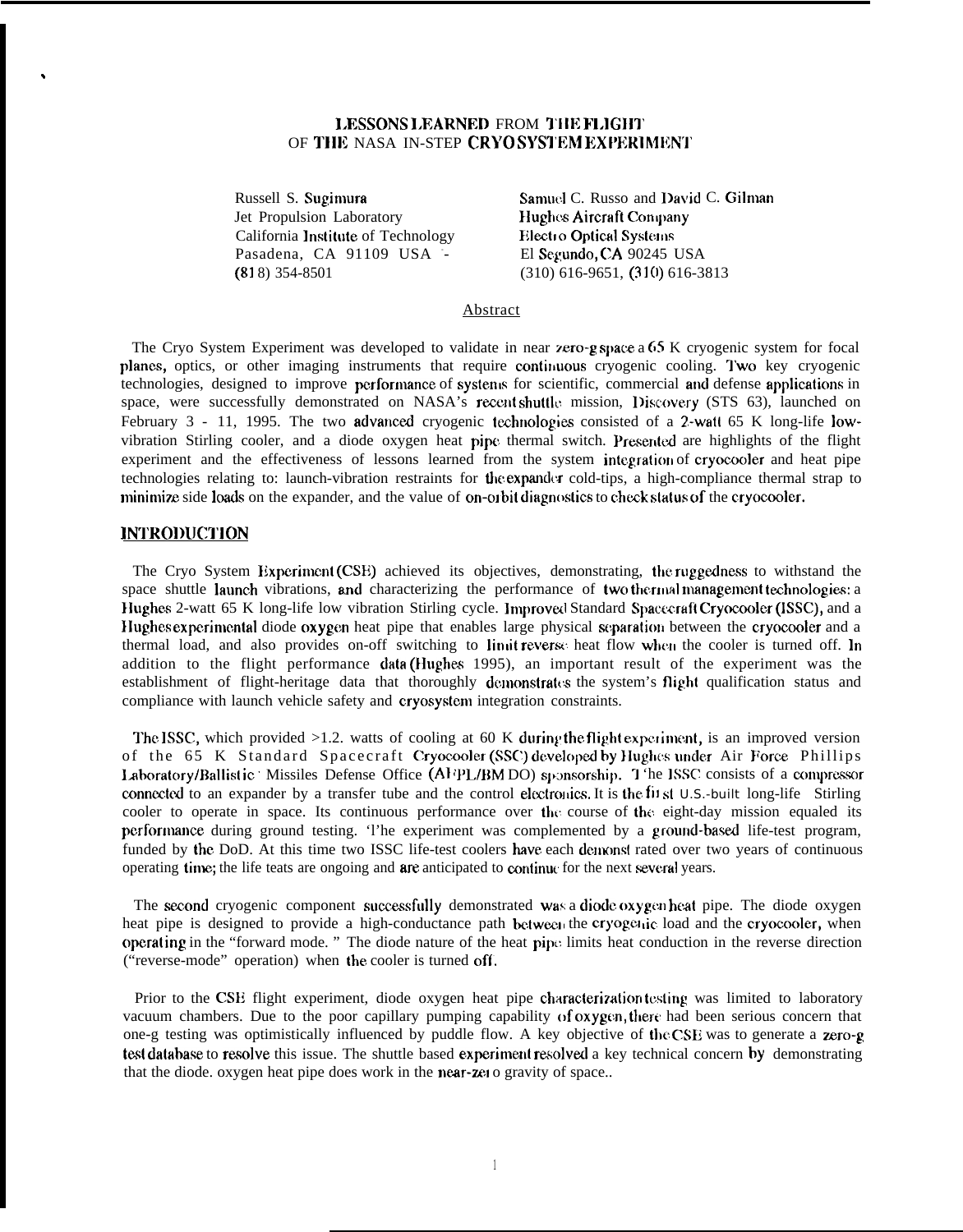

MURLI. Cryo System Experiment Mechanical Subsystem Block Diagram.

In addition to the ISSC described above, a second type of cryocooler was used. 'J'his rotary drive, tactical piston-driven Stirling cooler was designed by Hughes to have a relatively large cooling capacity and an anticipated life on the order of 1000 hours. This cooler has successfully flown on previous shuttle flight experiments to support a rapid cooldown, allowing more time for the actual experiment to be performed at cryopenic temper-at ure. Its predecessors have been used 10 cool sensors in aircraft and missiles where mechanical robustness and insensitivity to vibrat ion are key requirements.

Ifigure 1 is a block diagram of the CSE with the ISSC connected to the simulated triple-point (TRP) mass through a thermal heat strap. One tactical cooler is connected through the diode oxygen heat pipe to the opposite side of the simulated TRP. This physical arrangement was selected to reduce risk should a failure occur within the heat pipe or the lSSC. In an operational systcm the diode oxygen heat pipe would be located between the. ISSC and the thermal energy storage device,. A second tactical cooler was used to minimize parasitic by cooling a radiation shield to a temperature of 130 K. In a non-shuttle flight system, shield cooling is generally provided by a cryogenic radiator.

### I.ESSONS 1.EARNED

.

An important thrust of the. CSE was the integral ion of the eryocoolers into this cryogenic system. As long-life, lowvibration cryocoolers transition from an emerging to an enabling technology, the focus shifts from cooler performance. issues (volume, mass, thermal, input/output power, electrical) to system compatibility and integration issues. 'J'he. following paragraphs summarize the results of the lessons learned (Sugimura 1995) during the system integration phase of this shut the-flight experiment.

### **Launch Vibration**

A key challenge was to resolve the issue of launch vibration and the impact to the cryocooler expanders. The expander cold finger, a relatively thin-wall, hollow tube in which the expander piston shuttles, is necessarily thin to minimize parasitic thermal loads due to axial heat transfer. Although by itself the expander cold finger may be considered relatively robust, it is necessary to include a thermal transfer path to provide, cooling to the load. This is accomplished by an interface between the. expander cold-tip (usually a copper Mock) and a flexible the.rmd strap to provide a path to the thermal load. The supported interface masses at the cold-tip for the ISSC totaled 2S0 gm  $(0.55 \text{ lb})$  and for the tactical coolers totaled 164 gm (O. 36 lb).

'J'he sizable interface masses attached to the cold finger tip can crest,. a significant dynamic load on the. expander cold finger during launch. To prevent damage due to the launch vibrations, all three of the cryocooler were fitted with constraint mechanisms designed to limit cold finger movement. The CSE vibration const mint designs consist of two different G-10 fiberglass configurations: one for the ISSC, and one for the. two tactical cryocoolers. Subsequent to assembly, the system was vibrated to proto-flight qualification levels without incident. Post-flight experiment disassembly revealed that both G-10 fiberglass constraint designs proved adequate to protect the cryocooler expanders from launch vibration damage, **as** well **as** from landing impact **and transport vibration damage.**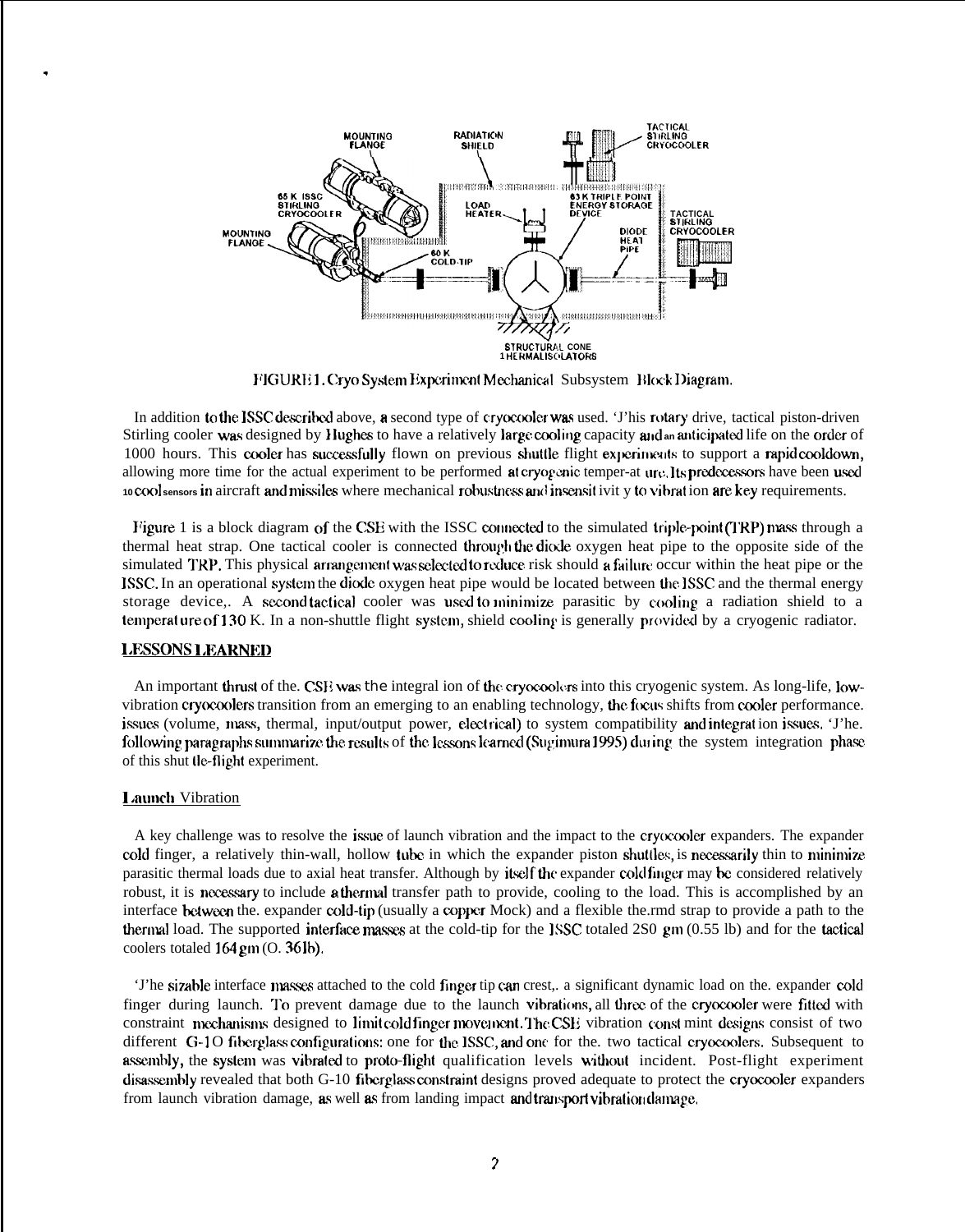| Load                                                | Original<br>(lb)                                                     | (h)<br>Modified |
|-----------------------------------------------------|----------------------------------------------------------------------|-----------------|
| Vacuum induced lid load - 0.012" cold-tip movement  | 0.25                                                                 | 0.12            |
| Thermal contraction load -0.020" contraction of TRP | 0.43<br>games,<br>----- 11 .<br><b>Contract And Committee Assets</b> | 0.20            |
| Total anticipated Loads                             | 0.68                                                                 | 0.32            |
| Unanticipated mechanical integration load - Preload | >1.1                                                                 | 0.51            |
| Total Load                                          | >1.78                                                                | 0.83            |
| Margin $Q(1.41b, \text{max.}$ acceptable load       | $-21%$                                                               | 40%             |

## TABLE 1. Predicted C, Id-Tip Loads for the Original arid Modified Thermal Strep Designs.

# **High-Compliance Thermal Strap**

Design of the thermal strap connecting the ISSC cold-tip to the cryogenic load was carefully considered to optimize two conflict ing critical characteristics of the strap: thermal conductance and mechanical stiffness. 1 t is desirable that the conductance be high  $(0.5 W/K)$  due to the strong dependence of cooler efficiency on cold-tip temperature, and that the spring rate be low due to the sensitivity of the expander cold finger to mechanical side loads.

Table 1 summarizes the predicted cold-tip loads for each of the contributive forces for both the original and modified thermal strap designs. The "unanticipated loads" are the result of unavoidable, but small alignment errors introduced when mechanically integrating the thermal strap into the system. The lesson learned is that this-load must be allowed for when specifying the acceptable thermal strap spring rote. "I'he conclusion was that the 1.78 lbs maximum side load imposed on the expander cold-tip by the original thermal strep was too large. It was shown that due to the close tolerances within the ISSC, the total combination of forces from the thermal strap preload, thermal contraction loads and the additional force created by the canister lid deflection, was sufficient to cause contact. The goal was to increase the mechanical compliance at the expense of somewhat lower thermal conductance, and thereby to reduce the side-load force imposed on the cold finger.

The original design provided a thermal resistance of 0.5 K/W and consisted of 39 layers of 0.004" x 1.5" of OFHC copper, giving a total cross-sectional area of 0.234 in<sup>2</sup>. The layers at each end of the strap were soldered together. The design concept after modifications, Fig. 2, resulted in a thermal resistance of 1.1 K/W and had 34 layers of 0.004" x 0.8" of OFFIC copper; the resulting total cross-sectional area is  $0.109$  in<sup>2</sup>.

Figure 2 shows the modified thermal strap design and identifies the reference axes used in Table 2, a comparison between the measured thermal strap spring rates for the original and modified designs. There was no contact between the displacer and cold cylinder sidewall after installation of the strap, or after attaching the upper end plate and establishing vacuum conditions within the canister. The mechanical system was vibrated to protot ype flight qualification levels, subjected to thermal-vacuum test, and successfull y completed the. flight experiment without incident.





|                                     | TABLE 2. Measured Thermal Strap Spring Rate for |  |  |  |  |  |
|-------------------------------------|-------------------------------------------------|--|--|--|--|--|
| the Original, and Modified Designs. |                                                 |  |  |  |  |  |

| Axis | Original<br>free-free<br>(lh/in) | Modified<br>free-free<br>(h/in) |
|------|----------------------------------|---------------------------------|
|      | N/A                              |                                 |
|      |                                  |                                 |
|      | 11.9                             |                                 |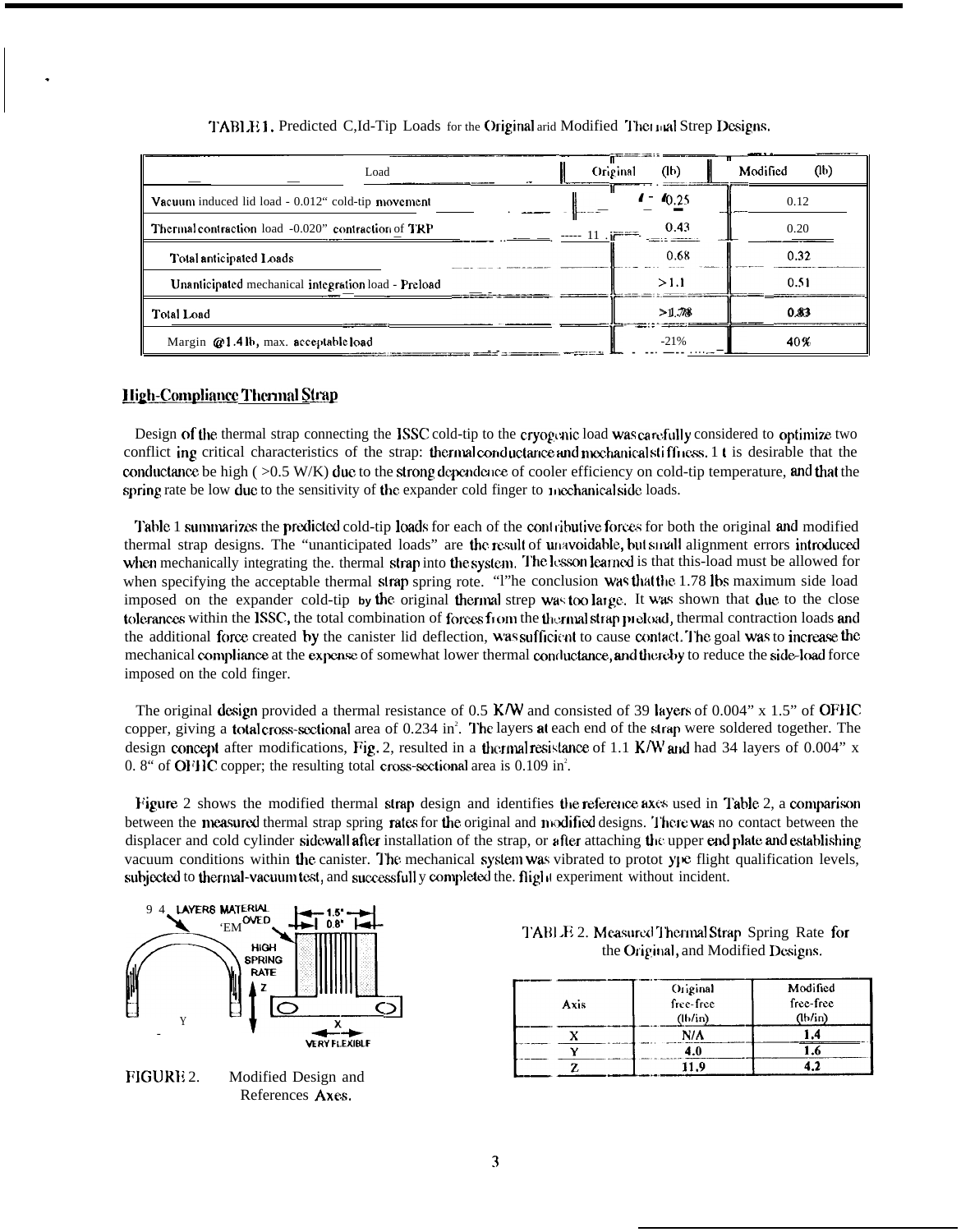### FLIGHT EXPERIMENT HIGHLIGHTS.

'l'he flight experiment timeline was identical to the ground test timeline used in the pre-flight thermal-vacuum qualification test, and consisted of five phases: (1) ground hold, launch and system checkout, (2) on-orbit cooldown,  $(3)$  main flight experiment,  $(4)$  extended flight experiment and  $(5)$  post-experiment shutdown. The main flight experiment consisted of three cycles of heat pipe tests at 63.5 K and the ISSC test at a nominal 60 K. The extended experiment consisted of an additional heat pipe test series at  $80$  K (three cycles) and continued ISSC testing. The main experiment temperature responses for the ISSC, heat pipe and RS cryocoolers are shown in Fig. 3, with Mission Elapsed Time (MET) as a function of temperature.

## Diode Oxygen Heat Pipe Tests

.

During steady-state conditions, at nominal operating temperatures of either  $63.5$  K or 80 K, the forward-mode heat pipe conductance,  $G<sub>Forward</sub>$ , was:

> $0.54$  W/K  $\leq G_{\text{Forward}} \geq 0.66$  W/K at 63.5 K, and 0.88 W/K  $\leq G_{\text{Forward}} \geq 1.08$  W/K at 80 K.

The results of the heat transport test demonstrated that the heat pipe can transport the 1.95 watt of heat load with the overall temperature drop from condenser to evaporator limited to 2.95K. The flight test results showed a slight improvement of heat pipe performance over ground test results obtained during heat pipe qualification tests at both 63,5 K and 80 K, Table 3. These results arc cent rary to heat pipc community expectations, and further study and evaluation of the flight **test** data arc required before this result is fully understood.

Heat pipe flight test performance, as summarized in q'able  $3$ , is comparable with thermal-vacuum ground test results for reverse-mode conductance and start-up and shut-down t *j* ansition t i mes. Reverse-mode conductance was demonstrated with the evaporator being maintained at essentially the same temperature as in the forward mode. whi le increasing the condenser termerature until there was a t emperature di fference of 80K or greater bet ween the two regions of the heat pipe.  $(Fig. 3)$ .



FIGURE 3. Cryo System Experiment -1 Ieat Pipe Experiment Tests.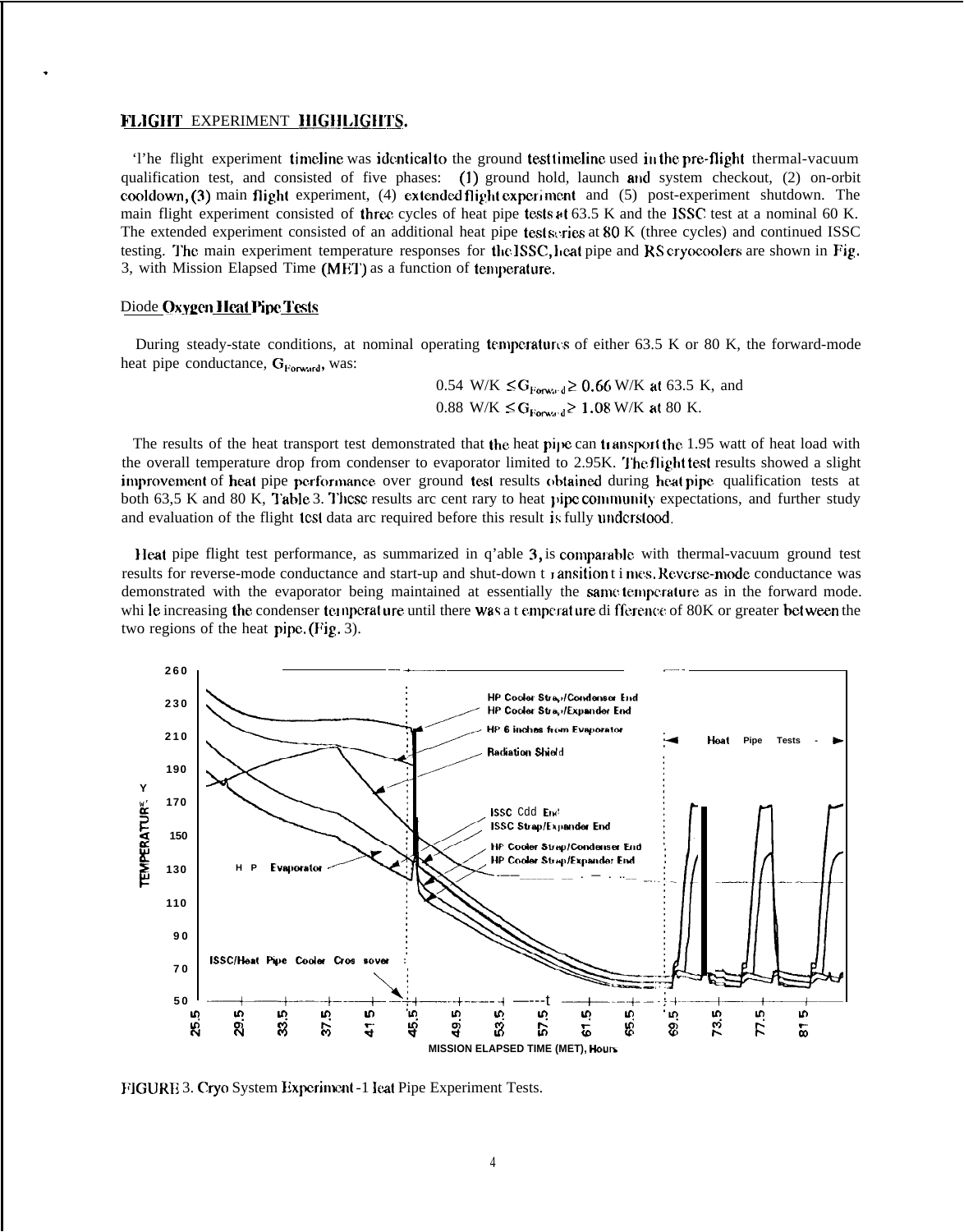| <b>Experiment</b><br><b>Phase</b> | <b>Test</b><br><b>Description</b>  | Performance Goal<br>DesignPoint Performance | $Q_{load}$ = (16-Tg)<br>$*C_{\text{strap}}$<br>W |          | $AT_{HP}$<br>$(T1+T2)/2-T5$<br>к |           | <b>Elapsed</b><br><b>Transition</b><br><b>Time-hrs</b> |                  | <b>Calculated</b><br>Conductance<br>W/K |         |
|-----------------------------------|------------------------------------|---------------------------------------------|--------------------------------------------------|----------|----------------------------------|-----------|--------------------------------------------------------|------------------|-----------------------------------------|---------|
|                                   |                                    |                                             | Flight                                           | Ground   | Flight                           | Ground    | Flight                                                 | Ground           | Flight <sup>-</sup>                     | Ground  |
|                                   |                                    |                                             | Test                                             | Test     | Test                             | Test      | Test                                                   | Test             | Test                                    | Test    |
|                                   | Start-up                           | $(T1i 72)/2 - 1's \leq 3K$                  |                                                  |          |                                  |           |                                                        |                  |                                         |         |
| <b>Baseline Test</b>              | Cycle 1                            |                                             |                                                  |          | 2.33                             | 3.09      | N/A                                                    | N/A              |                                         |         |
| (63.5 K)                          | Cycle 2                            |                                             |                                                  |          | 2.99                             | 2.74      | 0,70                                                   | .53              |                                         |         |
|                                   | Cycle 3                            |                                             |                                                  |          | 3.34                             | 3,74      | .70                                                    | .50 <sub>0</sub> |                                         |         |
| <b>Extended Test</b>              | cycle 4                            |                                             |                                                  |          | 1.51                             | 1.8       | N/A                                                    | N/A              |                                         |         |
| (80K)                             | Cycle 5                            |                                             |                                                  |          | 1.40                             | 1.38      | 0.51                                                   | 0.53             |                                         |         |
|                                   | Forward Mode<br><b>Conductance</b> | Qload <sup>/AT</sup> I <sub>I</sub> P>IW/K  |                                                  |          |                                  |           |                                                        |                  |                                         |         |
| <b>Baseline Test</b>              | Cycle 1                            |                                             | 1.53                                             | 1.75     | 2.36                             | 3.08      |                                                        |                  | .65                                     | $0,57-$ |
| (63.5 K)                          | Cycle 2                            |                                             | 1.95                                             | 1.76     | 2.95                             | 3.06      |                                                        |                  | 0.66                                    | 0,57    |
|                                   | Cycle 3                            |                                             | 150                                              | 1.38.38  | 2.79                             | 4.3 ]     |                                                        |                  | 0.54                                    | 0,32    |
| <b>Lxtended Test</b>              | Cycle 4                            |                                             | 147                                              | 1.431.43 | $1.6$ T                          | 1.86      |                                                        |                  | 0.88                                    | 0.77    |
| (80K)                             | Cycle 5                            |                                             | 1.43                                             | 1.71     | 1.33                             | 2.07      |                                                        |                  | 1.08                                    | 0.83    |
|                                   | <b>Shutdown</b>                    | Transition <1 hour                          |                                                  |          |                                  |           |                                                        |                  |                                         |         |
| <b>Baseline Test</b>              | Cycle 1                            |                                             |                                                  |          | $-74.51*$                        | $-95.9*$  | 1.0                                                    | 10               |                                         |         |
| (63.S K)                          | Cycle 2                            |                                             |                                                  |          | $-108.23$                        | $-98.5$   | 1.0                                                    | .86              |                                         |         |
| Extended Test                     | Cycle 4                            |                                             |                                                  |          | $-98.45$                         | $-82.7*$  | 1.0                                                    | 1.0              |                                         |         |
| (80K)                             | Cycle 5                            |                                             |                                                  |          | $-98.35$                         | $-93.1$   | 1.0                                                    | 1.0              |                                         |         |
|                                   | Reverse Mode<br>Conductance        | $T5 - (T1 + T2)/2 > 80$ K                   |                                                  |          |                                  |           |                                                        |                  |                                         |         |
| <b>Baseline Test</b>              | Cycle 1                            |                                             | 1.07                                             | 1.0      | $-102.19$                        | $-100.0$  |                                                        |                  | 0.01                                    | 0.01    |
| (63.5 K)                          | Cycle 2                            |                                             | 1.1                                              | 0.861    | $-108.11$                        | $-100.43$ |                                                        |                  | 0.008                                   | 0.008   |
| <b>Extended Test</b><br>(80K)     | Cycle $4$                          |                                             | 0.94                                             | 1.0      | -98.35                           | 88.39     |                                                        |                  | 0.01                                    | 0.011   |

TABLE 3. Comparison of Heat Pipe. Flight and Ground 'J'est Results.

Temperature 1 Difference; QLOAD<sup>5</sup> Heat Pipe Transport Capacity; C<sub>SIRAP</sub> Heat Pipe Thermal Strap Conductance; and  $\overline{\text{AT}_{HP}}$  = Heat Pij  $S^*AT_{H^*}(a)$  End Transition Time.

During steady-slate conditions, at nominal operating temperatures of either 63. SK or 80K, the reverse-mode heat pipe conductance ,  $G_{\text{Reverse}}$ , is in good agreement with ground test data (Table 3):

0.008 W/K  $\le$  G<sub>Reverse</sub> > 0.01 W/K at both 63.5 K and 80 K.

The time required to complete heat pipe start-up was approximately 40 minutes, and was consistent with subsequent start-up t imes during recovery from successive 60 K reverse-mode basel ine heat pipe tests, and from the extended 80 K tests as well. Observed flight and ground test startup performance results were essentially the same, and recorded startup times were both on the order of 30 - 40 minutes. The data base is sufficient to establish if start-up is limited by the thermal mass of the TRP of the heat pipe dynamics. Further study and evaluat ion of the data arc required to fully assess the fluid dynamic behavior.

The observed shutdown times were approximately one hour for all cycles at both 63.5 K and 80 K, These times are in good agreement with the ground test results, as shown in Table 3.

Additionally, due to an unexpected test result in which the diode heat pipe once failed to easily turn off, further tests were conducted. These additional tests confirmed that the radiation shield (RS) cooler vibration level, which is much higher than the ISSC vibration level, apparently acts to enhance wicking in the heat pipe, thereby making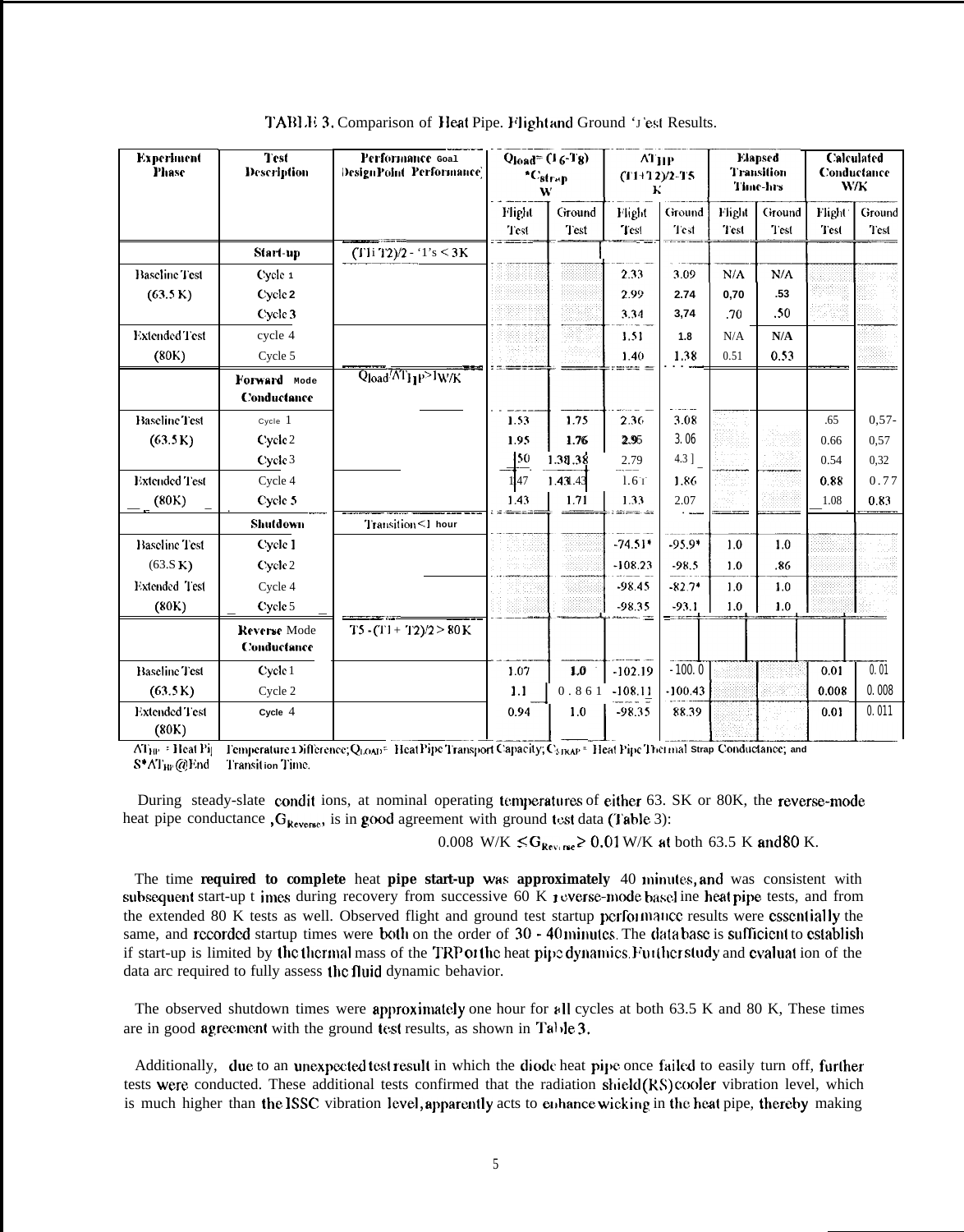it more difticult to shut clown the pipe. 'I'his is an important heretofore unobserved zero-g effect that has be-en postulated by Jones and Wu (Jones 1995) to possibly be due to the Coanda boundary layer effect (Lachmann 196 1). Curiously, vibrat ion of heat pipes in a one-g field has been shown to actually deter performance (Huber 1993), possibly due to the fact that gravity may force the wick fluid to fall out when vibrated. Additional study of the data is required to fully assess the implications of this effect for space use of both diode heat pipes and conventional heat pipes.

# **ISSC** Test

The tcsi objectives were to demonstrate startup and cooldown and gcncratc a data base for comparison with ISSC performance documented during thermal-vacuum ground test, During periods of steady-state operation the ISSC demonst rated cooling capacity  $> 1.2W$  al 60 K, with a heat rejection temperature at the cryocooler mounting surfaces ranging from 300 K to 310 K. Both 1 SSC flight test transient performance data during cooldown and ISSC steady-slate flight test performance at 60 K and at 80 K were comparable to ground test transient thermalvacuum performance data.

The ISSC was designed with very c10.sc tolerance, non-contacting, n~tal-to-metal surfaces between the expander piston and its cylindrical cold finger sidewall. Included in the design is an electrical resistance measuring circuit that indicates any momentary or prolonged contact between the expander piston and its cylinder sidewall, or its end stops. This circuit has proved essential in a number of diagnostic situations during both the system integration process and the flight experiment,

For example, during the. quick functional test, the ISSC expander piston was stroked to verify operation prior to starting the flight experiment cooldown timeline. I ull piston stroke was achieved with no contact indicating that the cryocooler piston was properly aligned and that the cold finger did not have excessive side loads imposed on it by the thermal strap, resulting in a high level of confidence, that the cryocooler had been unaffected by launch vibrations.

'l'he cooler compressor and expander designs incorporate the capability to use the position of the piston as a function of drive current to obtain a plot of the hysteresis or drag of the pistons against the. cylinder side. wall. 'l'his circuit was used extensive] y throughout the flight experiment to validate, cooler clearances, and during both cryocooler and heat pipe flight experiments with no indication of piston/cylinder contact. This validation is the only means to confirm that the compressor piston suspension system is operating sat isfactoril y following system integration and qualification tests.

During the extended flight experiment interval a series of steady-state cooling load points were obtained as a function of load temperature with lSSC motor power as a parameter. The result i ng flight load and power curve is presented in Figure 4, relative to ground test data, ISSC performance (cooling capacity vs. load temperature) increased slightly in flight results relative to ground results. Post -flight tests of the 1 SSC performed at GSFC and at Hughes showed no difference between prc-flight ground pet formance and post-flight ground performance.



FIGURE 4. CSE ISSC Flight and Ground Test Load Curves